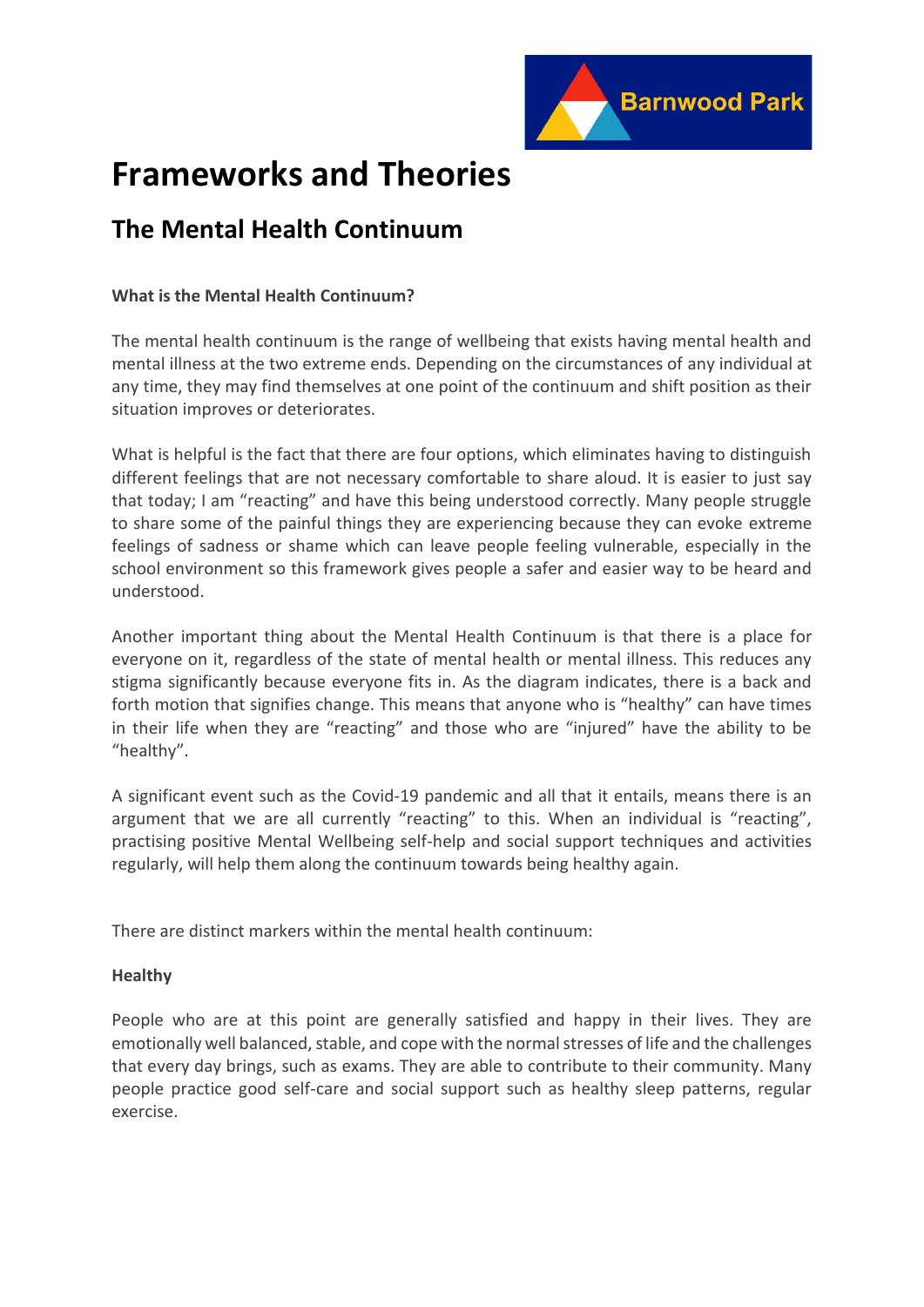

### **Reacting**

People who are at this point may show some distress and inability to cope when faced with a significant event such as a bereavement, but are capable of performing daily life functions.

#### **Injured**

People who are at this point may show distress and inability to cope over a longer period of time and are not easily alleviated by an individual's typical coping strategies. This in turn starts to have an impact on performing daily life functions.

#### **Ill**

This is the end of the continuum, and as the name suggests, people falling under this category are unable to cope with stress and exhibit significant changes in their thoughts, behaviours, and actions. Their symptoms can be significant and prolonged and needs the support of professionals.



We frequently remind our student population that the school views physical and mental health on a continuum. You can alleviate a headache with water and paracetamol just as you can alleviate anxiety by talking through concerns with a member of staff. There are times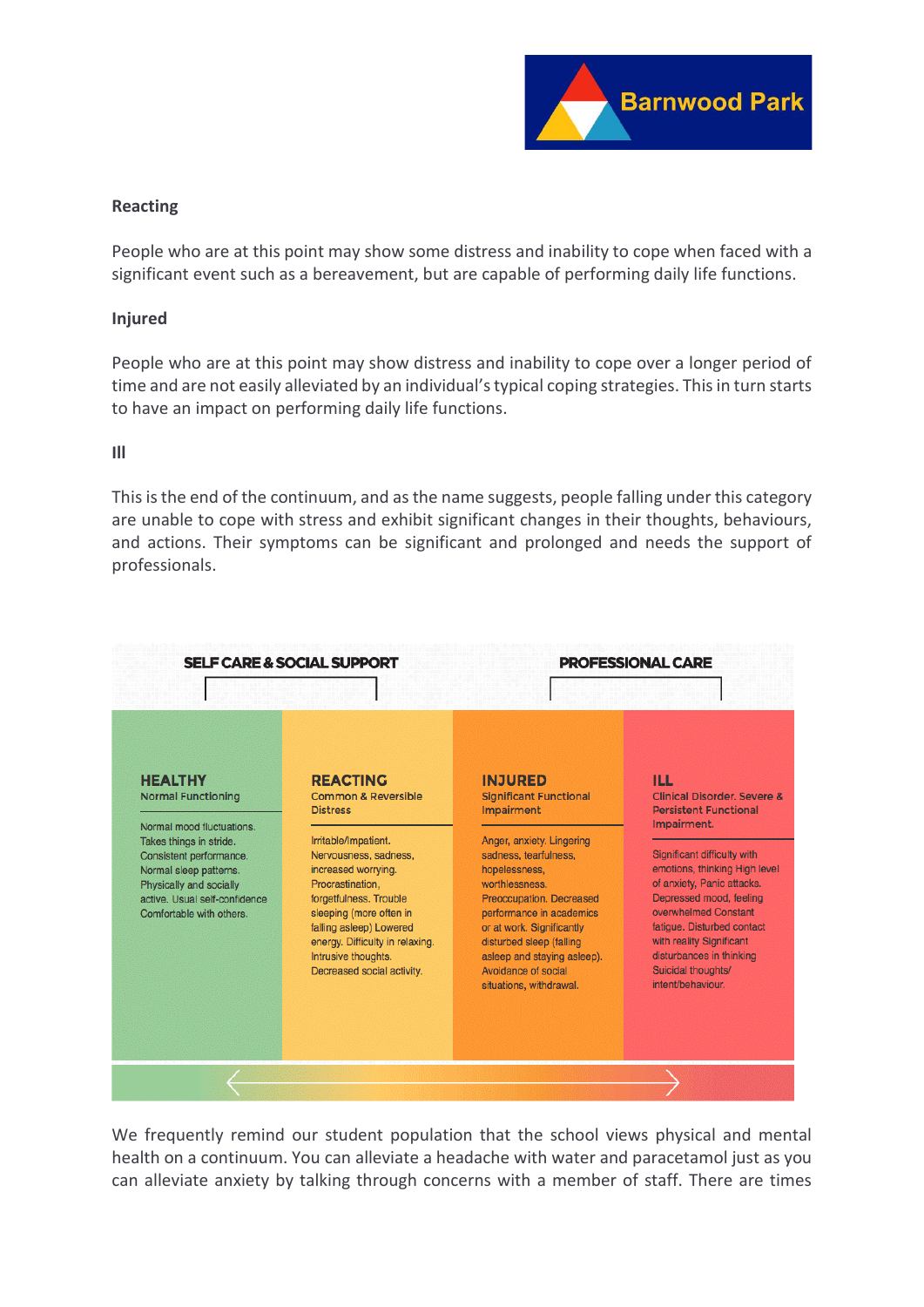

when we may need to visit the GP, hospital or other professional with physical health concerns and usually would feel confident to make that decision. We need to take the same approach with our mental health.

If you are struggling to cope with your emotions or situations in your life, and want more information about mental health and other resources available within Gloucestershire, then use the '[On Your Mind Gloucestershire](https://www.onyourmindglos.nhs.uk/)' website as a starting point to find out where you can get extra help.

If you have been diagnosed with a mental health disorder you might be looking for information on your diagnosis, treatment options and where to go for support. The ['Mind'](https://www.mind.org.uk/information-support/types-of-mental-health-problems/mental-health-problems-introduction/types-of-mental-health-problems/?gclid=EAIaIQobChMIjpDozdqk9QIV5IBQBh1_RAT2EAAYASAAEgIVafD_BwE) website has information pages about the different types of mental health problems and will help you learn more.

You can find more information on the Anna Freud website:<https://www.annafreud.org/>

# **Landscapes of the Mind**

According to the neuroscientist, Jaak Panksepp, emotional systems are ancient, evolutionary mechanisms embedded deep within your body, mind and soul and there are 7 that human's experience. When these are working effectively, it leads to positive mental health and wellbeing. When some of these systems are not working or have been shut down for various reasons, such as a traumatic event or prolonged stress, this can lead to symptoms of distress and poor mental health and wellbeing.

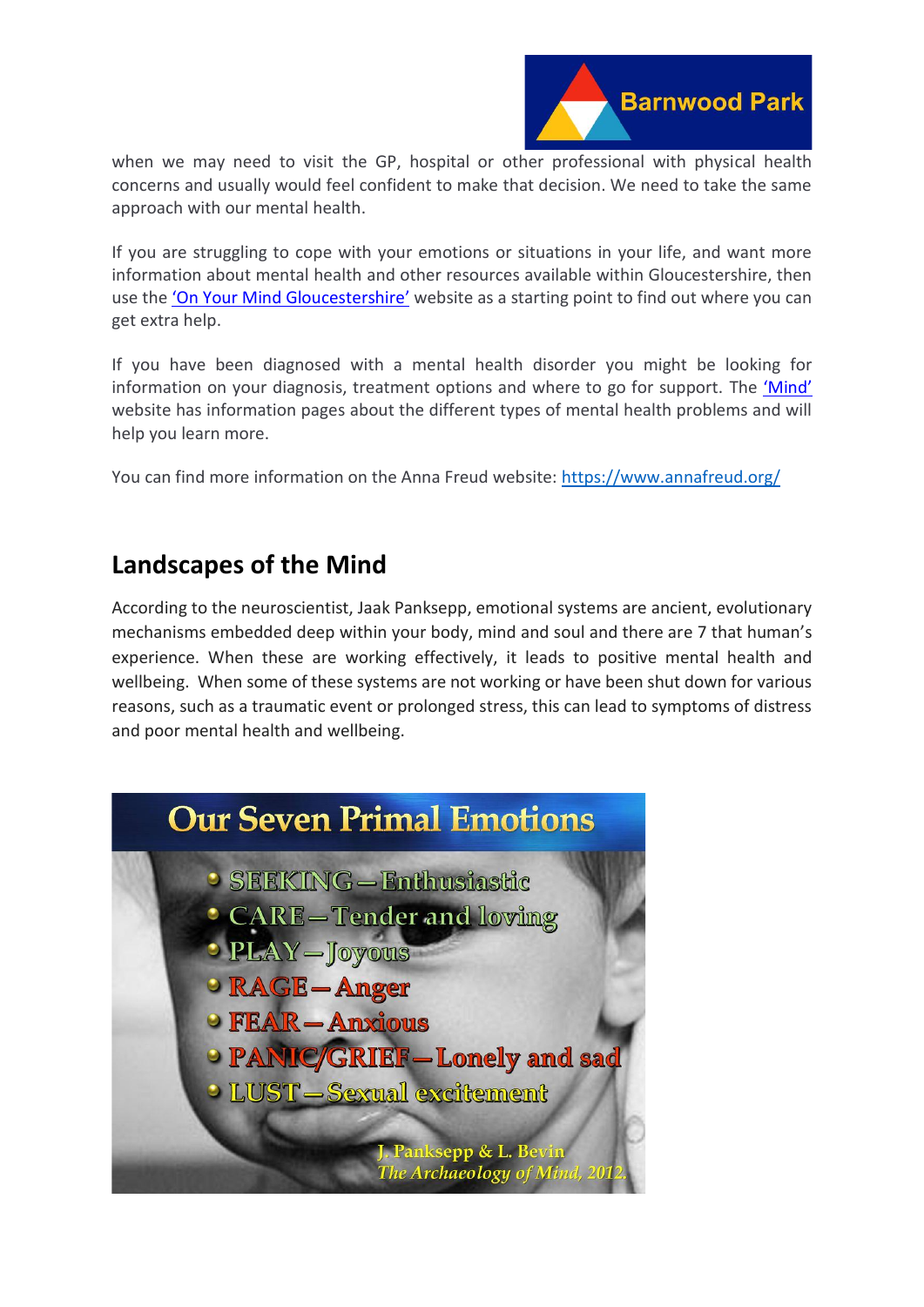

Use the 'Quality of Life: Landscapes of the mind' Questionnaire to see how your 7 emotional systems are doing.

<http://barnwoodpark.ovw9.devwebsite.co.uk/attachments/download.asp?file=121>

# **DAN SIEGAL'S HAND MODEL OF THE TRIUNE BRAIN**

**What is the brain hand model?**

In Dan Siegel's metaphor – The Hand Model of the Brain the **closed fist represents the regulated brain** as can be seen in the image below:

When we make our most effective decisions - the amygdala, pre frontal cortex and brain stem must be connected.

### Middle prefrontal cortex





*Hand model courtesy of Dan Siegel*